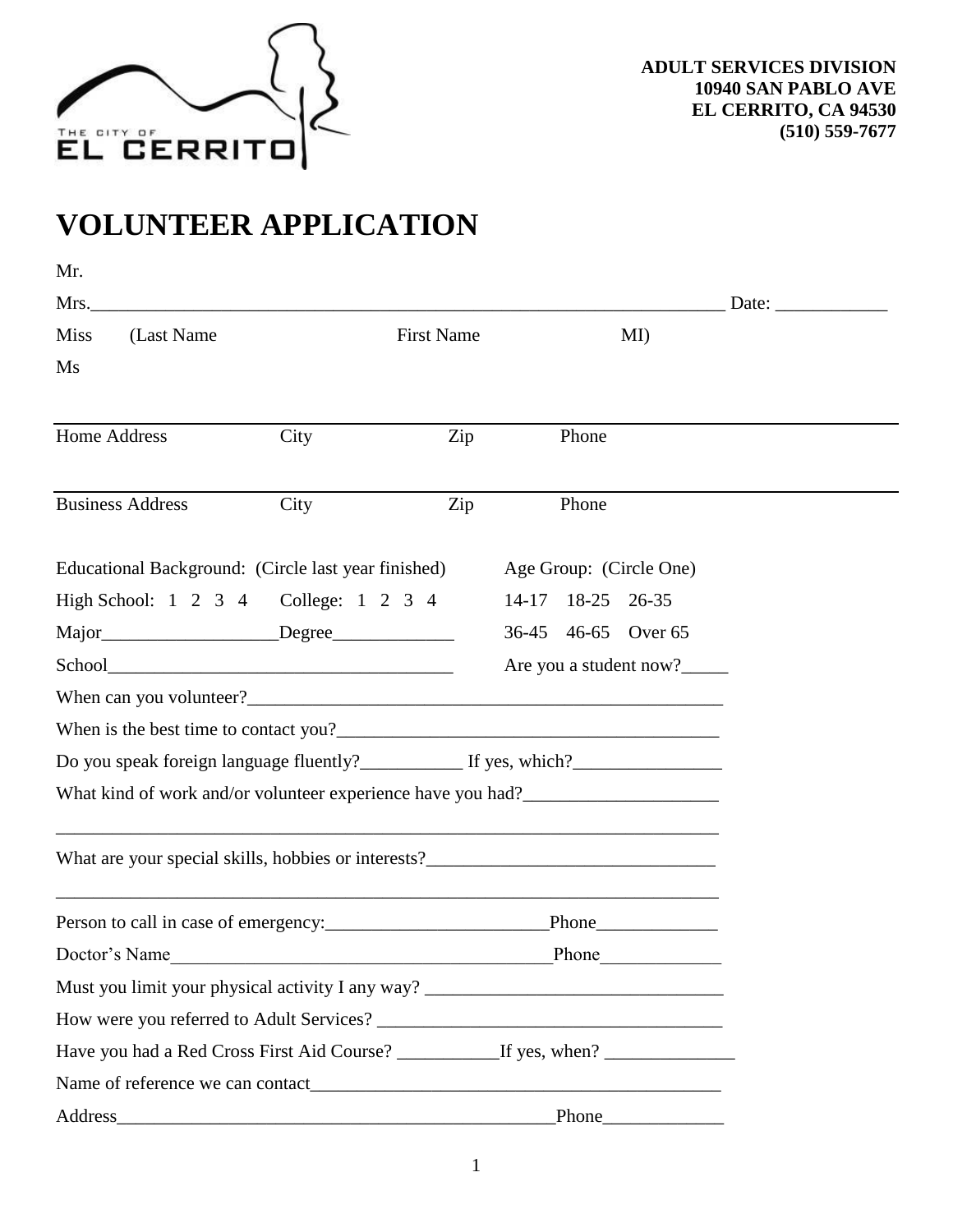| <b>VOLUNTEER INTERESTS</b> |  |
|----------------------------|--|
|----------------------------|--|

(Please check the kinds of volunteer work in which you are most interested.)

|                |                                                                                                               |                                                            | 1. Helping people directly: (One-to-one? ________ or a group setting? ___________ |
|----------------|---------------------------------------------------------------------------------------------------------------|------------------------------------------------------------|-----------------------------------------------------------------------------------|
|                | 2. Service and/or Group activities:                                                                           |                                                            |                                                                                   |
|                | _Driving<br>Home Visiting<br>Nutrition Program Volunteer<br>Other $(Specify)$                                 |                                                            | Committee work<br>Arts & Crafts<br>Mailing                                        |
| 3. Office Work |                                                                                                               |                                                            |                                                                                   |
|                | Typing<br>Interviewing                                                                                        | Office Aide<br>Publicity                                   | _Receptionist<br><b>Record Keeping</b>                                            |
|                | 4. Special/Professional:                                                                                      |                                                            |                                                                                   |
|                | Administration<br>_Art/Graphics<br>$\qquad$ Photography<br>Social Work                                        | Media<br>Speaking<br>Writing                               | $\equiv$ Teaching<br>__Counseling<br>__Entertainment<br>Other: $(Specify)$        |
|                |                                                                                                               | In which general area of services are you most interested? |                                                                                   |
|                | Community Service Program<br>__Transportation<br><b>Public Affairs</b><br>Fund Raising<br>Program Development |                                                            |                                                                                   |
|                | *Drivers, please furnish the following information:                                                           |                                                            |                                                                                   |

| Birthdate               |                         |
|-------------------------|-------------------------|
| Driver's License Number | <b>Expiration Date:</b> |
| Car License Number      | Insurance Co.           |

| <b>Expiration Date:</b> |  |
|-------------------------|--|
| Insurance Co.           |  |

## **(FOR OFFICE USE ONLY)**

**Notes:**

**Interviewer\_\_\_\_\_\_\_\_\_\_\_\_\_\_\_\_\_\_\_\_\_\_\_\_\_\_\_\_\_\_\_\_\_ Date\_\_\_\_\_\_\_\_\_\_\_\_\_\_\_\_\_\_\_\_**